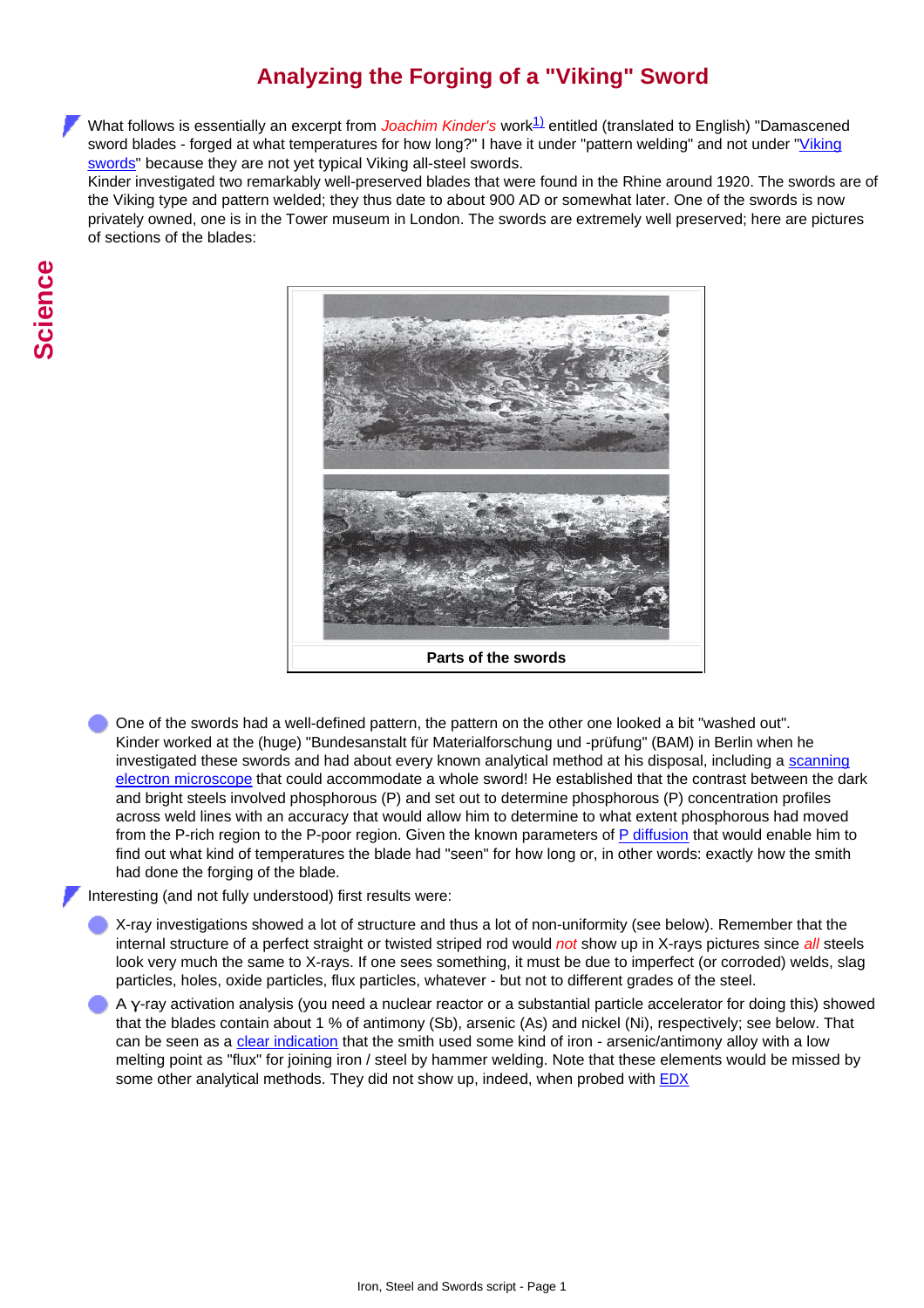

The twisted pattern is still is clearly visible on the blades since the P-rich parts are hardly corroded at all and even "blued" by oxidation. That probably happened during the last 1000 years but it might also be original.



The phosphorous concentration varies between about 0.15 % and 0.7 % from "dark" to "bright" stripes. The concentration profile could be imaged and measured with EDX: